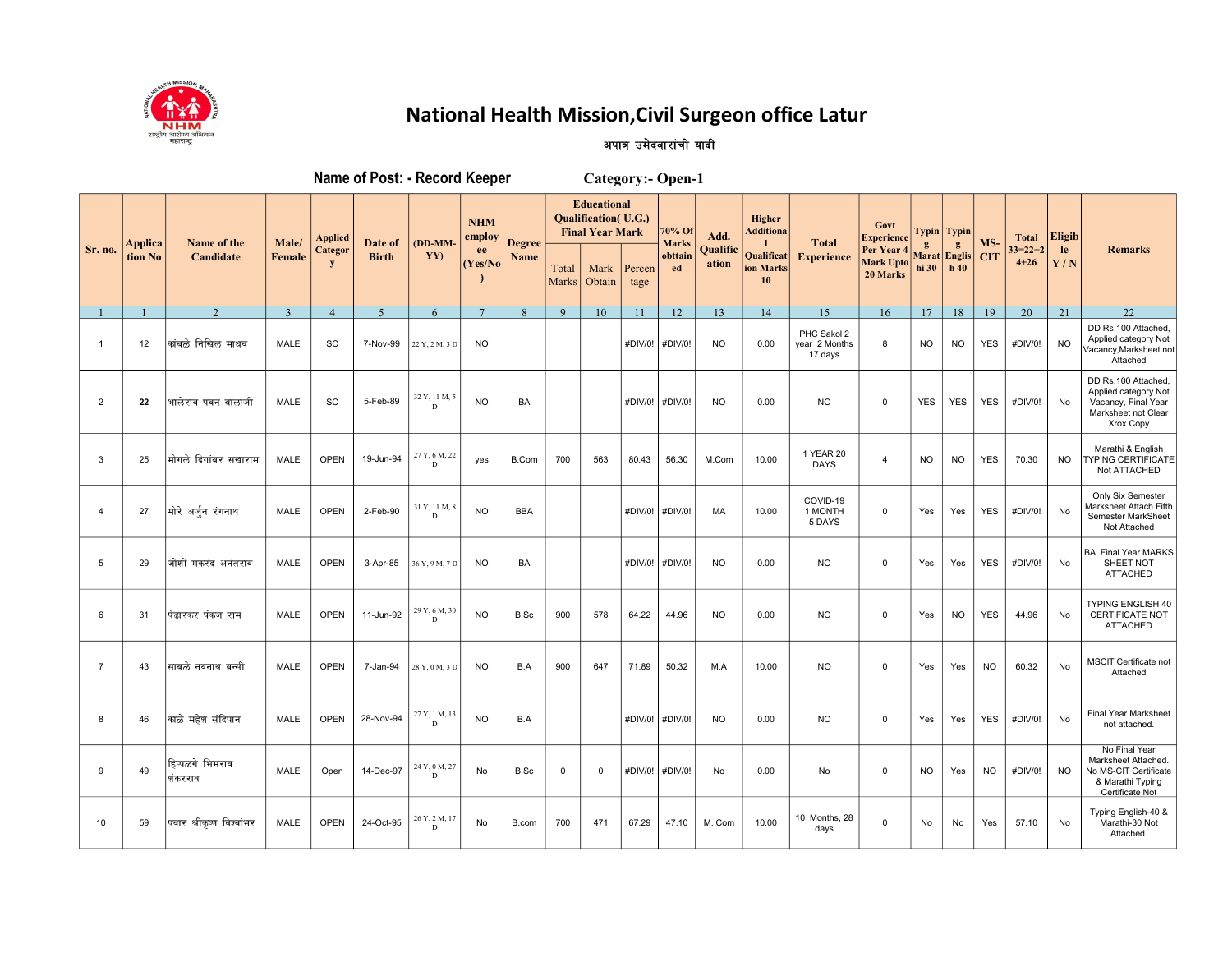|                | Applica | Name of the<br>Candidate   | Male/          | Applied             | Date of<br><b>Birth</b> | (DD-MM-                       | <b>NHM</b><br>employ<br>ee<br>(Yes/No | <b>Degree</b> |                | <b>Educational</b><br>Qualification(U.G.)<br><b>Final Year Mark</b> |                | 70% Of<br><b>Marks</b> | Add.              | <b>Higher</b><br><b>Additiona</b> | <b>Total</b>      | Govt<br><b>Experience</b>                  | $\mathbf{g}$ | Typin   Typin<br>$g_{\rm s}$ | MS-        | <b>Total</b>              | Eligib    |                                                                                                                   |
|----------------|---------|----------------------------|----------------|---------------------|-------------------------|-------------------------------|---------------------------------------|---------------|----------------|---------------------------------------------------------------------|----------------|------------------------|-------------------|-----------------------------------|-------------------|--------------------------------------------|--------------|------------------------------|------------|---------------------------|-----------|-------------------------------------------------------------------------------------------------------------------|
| Sr. no.        | tion No |                            | Female         | <b>Categor</b><br>y |                         | YY)                           |                                       | Name          | Total<br>Marks | Mark<br>Obtain                                                      | Percen<br>tage | obttain<br>ed          | Qualific<br>ation | Qualificat<br>ion Marks<br>10     | <b>Experience</b> | Per Year 4<br><b>Mark Upto</b><br>20 Marks | hi 30        | Marat   Englis  <br>h40      | <b>CIT</b> | $33 = 22 + 2$<br>$4 + 26$ | le<br>Y/N | <b>Remarks</b>                                                                                                    |
| $\overline{1}$ |         | $\mathfrak{D}$             | $\overline{3}$ | $\overline{4}$      | $\overline{5}$          | 6                             | $7\phantom{.0}$                       | 8             | 9              | 10                                                                  | 11             | 12                     | 13                | 14                                | 15                | 16                                         | 17           | 18                           | 19         | 20                        | 21        | 22                                                                                                                |
| 11             | 61      | मुंढे मनोज वाल्मीक         | MALE           | Open                | 11-Jun-87               | 34 Y, 6 M, 30<br>$\mathbf D$  | No                                    | B.A           | 0              | $\mathbf 0$                                                         | #DIV/0!        | #DIV/0!                | No                | 0.00                              | No                | $\mathbf 0$                                | Yes          | Yes                          | Yes        | #DIV/0!                   | No        | B.A , marksheet not<br>Visible.                                                                                   |
| 12             | 62      | धिंडोळे लह व्यंकटराव       | MALE           | OPEN                | 6-Mar-91                | 30 Y, 10 M, 4<br>D            | No                                    | <b>BCA</b>    | 1000           | 666                                                                 | 66.60          | 46.62                  | <b>MCA</b>        | 10.00                             | 1 year, 12 days   | $\overline{4}$                             | Yes          | Yes                          | No         | 60.62                     | No        | MSCIT Certificate not<br>Attached                                                                                 |
| 13             | 64      | हाके सागर सतिष             | MALE           | <b>OPEN</b>         | 11-Dec-97               | 24 Y, 0 M, 30<br>D            | <b>No</b>                             | B. Com        | 1150           | 803                                                                 | 69.83          | 48.88                  | <b>NO</b>         | 0.00                              | No                | $\mathbf 0$                                | Yes          | <b>NO</b>                    | Yes        | 48.88                     | No        | English-40 Typing Not<br>Attached.                                                                                |
| 14             | 68      | जाधव बालासाहेब आलु         | MALE           | VJ-A                | 23-Dec-91               | 30 Y, 0 M, 18<br>$\mathbf D$  | No                                    | <b>B.SC</b>   | 0              | $\mathbf 0$                                                         | 69.20          | 48.44                  | M.Sc              | 10.00                             | No                | $\mathbf 0$                                | Yes          | Yes                          | Yes        | 58.44                     | No        | DD Rs.100 Attached<br>Mark Sheet Grade<br>System                                                                  |
| 15             | 69      | सोनकांबळे यूवराज<br>भगवान  | MALE           | <b>OPEN</b>         | 2-Oct-96                | 25 Y, 3 M, 8 D                | No                                    | B.A           | 600            | 265                                                                 | 44.17          | 30.92                  | No                | 0.00                              | No                | $\mathbf 0$                                | No           | No                           | No         | 30.92                     | No        | Typing English-40 &<br>Marathi-30 Not<br>Attached. MSCIT<br>Certificate not Attached                              |
| 16             | 74      | मुकरमखान हारुन खान<br>पठाण | <b>MALE</b>    | <b>OPEN</b>         | 2-Jun-83                | 38 Y, 7 M, 8 D                | No                                    | B.A           | 900            | 467                                                                 | 51.89          | 36.32                  | No                | 0.00                              | No                | $\mathbf 0$                                | No           | No                           | Yes        | 36.32                     | No        | Typing English-40 &<br>Marathi-30 Not<br>Attached.                                                                |
| 17             | 99      | गरगटे सुजित युवराज         | <b>MALE</b>    | <b>OPEN</b>         | 31-Jan-99               | 22 Y, 11 M, 10<br>$\mathbf D$ | <b>NO</b>                             | B.Com         |                |                                                                     | #DIV/0!        | #DIV/0!                | <b>NO</b>         | 0.00                              | <b>NO</b>         | $\mathbf 0$                                | <b>NO</b>    | No                           | <b>NO</b>  | #DIV/0!                   | <b>NO</b> | <b>B.Com Final Year</b><br>Marksheet NOT<br>ATTACHED & Typeing<br>Marathi 30, English 40<br>& Ms cit not attached |
| 18             | 102     | यादव किरण पंडीत            | MALE           | <b>SBC</b>          | 9-Aug-96                | 25 Y, 5 M, 1 D                | No                                    | BA            | 900            | 653                                                                 | 72.56          | 50.79                  | МA                | 10.00                             | <b>NO</b>         | 0                                          | Yes          | Yes                          | Yes        | 60.79                     | <b>NO</b> | DD Rs.100 Attached                                                                                                |
| 19             | 104     | जाधव श्रीराम सखाराम        | MALE           | <b>OPEN</b>         | 28-May-97               | 24 Y, 7 M, 13<br>D            | <b>NO</b>                             | BA            | 1000           | 707                                                                 | 70.70          | 49.49                  | <b>MSW</b>        | 10.00                             | <b>NO</b>         | $\mathbf 0$                                | yes          | <b>NO</b>                    | yes        | 59.49                     | No        | ENGLISH 40 TYPING<br>CERTIFICATE NOT<br><b>ATTACHED</b>                                                           |
| 20             | 107     | मुळे अमित रंगनाथ           | MALE           | OPEN                | 18-Nov-98               | 23 Y, 1 M, 23<br>D            | <b>NO</b>                             | B.Com         |                |                                                                     | #DIV/0!        | #DIV/0!                | No                | 0.00                              | <b>NO</b>         | $\mathsf 0$                                | Yes          | Yes                          | Yes        | #DIV/0!                   | No        | <b>B.Com Final MARKS</b><br>SHEET NOT<br><b>ATTACHED</b>                                                          |
| 21             | 117     | उकरंडे नंदाताई<br>विठठलराव | <b>FEMALE</b>  | OPEN                | 2-Mar-88                | 33 Y, 10 M, 8<br>$\mathbf D$  | <b>NO</b>                             | B.A           |                |                                                                     | #DIV/0!        | #DIV/0!                | MA                | 10.00                             | <b>NO</b>         | $\mathbf 0$                                | <b>NO</b>    | <b>NO</b>                    | Yes        | #DIV/0!                   | <b>NO</b> | <b>B.A Final Year</b><br>Marksheet Not Attach<br>& TYPING MARATHI<br>30 & ENGLISH 40<br><b>CERTIFICATE NOT</b>    |
| 22             | 118     | तिव्हाळे सुमित भागाजी      | MALE           | SC                  | 1-Jan-95                | 27 Y, 0 M, 9 D                | <b>NO</b>                             | BA            | 600            | 311                                                                 | 51.83          | 36.28                  | No                | 0.00                              | <b>NO</b>         | 0                                          | Yes          | Yes                          | Yes        | 36.28                     | No        | DD Rs.100 Attached                                                                                                |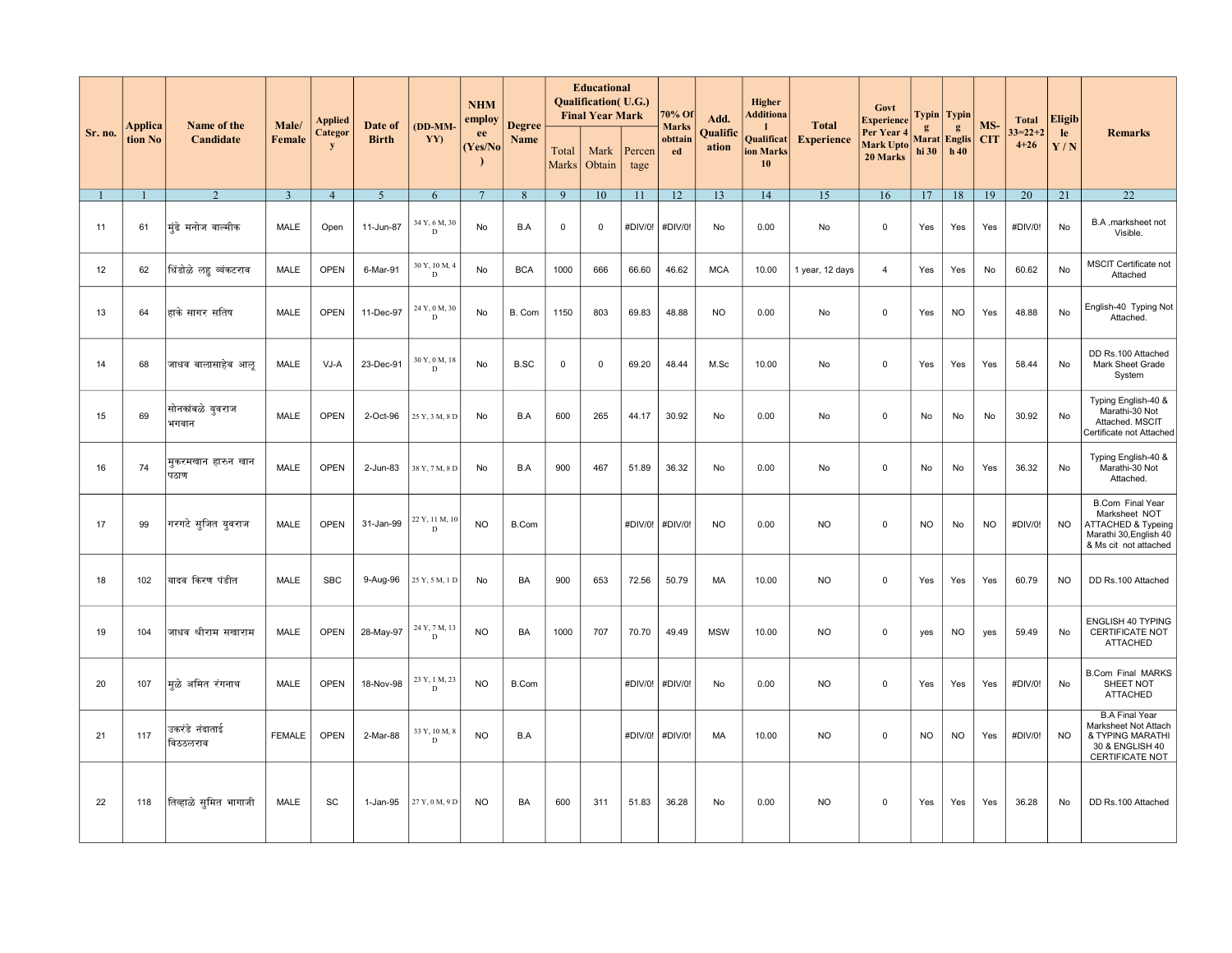|         |                    | Name of the<br>Candidate   | Male/<br>Female | Applied<br>Categor<br>y |                         | (DD-MM-<br>YY)               | <b>NHM</b><br>employ<br>ee<br>(Yes/No |                       | <b>Educational</b><br><b>Qualification</b> (U.G.)<br><b>Final Year Mark</b> |                |                | 70% Of                        | Add.              | <b>Higher</b><br><b>Additiona</b> | <b>Total</b>                                                | Govt<br><b>Experience</b>                  |                       | Typin   Typin                              |                   | <b>Total</b>              | <b>Eligib</b> |                                                                                     |
|---------|--------------------|----------------------------|-----------------|-------------------------|-------------------------|------------------------------|---------------------------------------|-----------------------|-----------------------------------------------------------------------------|----------------|----------------|-------------------------------|-------------------|-----------------------------------|-------------------------------------------------------------|--------------------------------------------|-----------------------|--------------------------------------------|-------------------|---------------------------|---------------|-------------------------------------------------------------------------------------|
| Sr. no. | Applica<br>tion No |                            |                 |                         | Date of<br><b>Birth</b> |                              |                                       | <b>Degree</b><br>Name | Total<br>Marks                                                              | Mark<br>Obtain | Percen<br>tage | <b>Marks</b><br>obttain<br>ed | Qualific<br>ation | Qualificat<br>ion Marks<br>10     | <b>Experience</b>                                           | Per Year 4<br><b>Mark Upto</b><br>20 Marks | $\mathbf{g}$<br>hi 30 | $\mathbf{g}$<br><b>Marat</b> Englis<br>h40 | MS-<br><b>CIT</b> | $33 = 22 + 2$<br>$4 + 26$ | le<br>Y/N     | <b>Remarks</b>                                                                      |
|         |                    | 2                          | $\overline{3}$  | $\overline{4}$          | $\overline{5}$          | 6                            | $7\phantom{.0}$                       | 8                     | 9                                                                           | 10             | 11             | 12                            | 13                | 14                                | 15                                                          | 16                                         | 17                    | 18                                         | 19                | 20                        | 21            | $\overline{22}$                                                                     |
| 23      | 124                | हरबळकर पूजा धोंडीबा        | <b>FEMALE</b>   | <b>OPEN</b>             | 13-Jan-95               | 26 Y, 11 M, 28<br>D          | <b>NO</b>                             | B.Sc                  | 900                                                                         | 585            | 65.00          | 45.50                         | No                | 0.00                              | <b>NO</b>                                                   | $\mathbf 0$                                | Yes                   | Yes                                        | Yes               | 45.50                     | No            | DD Rs.100 Attached                                                                  |
| 24      | 127                | दिरगुळे रामेश्वर नामदेव    | MALE            | OPEN                    | 15-Apr-91               | 30 Y, 8 M, 26<br>$\mathbf D$ | <b>NO</b>                             | <b>B.Com</b>          | 600                                                                         | 374            | 62.33          | 43.63                         | M.Com             | 10.00                             | <b>DRDA</b><br><b>ACCOUNT</b><br><b>ASSISTANT</b><br>3Y 23D | 16                                         | <b>NO</b>             | Yes                                        | <b>YES</b>        | 69.63                     | <b>NO</b>     | Typing Marathi 30<br>CERTIFICATE NOT<br><b>ATTACHED</b>                             |
| 25      | 129                | चव्हाण शामराव<br>नारायणराव | MALE            | <b>OPEN</b>             | 22-Jul-90               | 31 Y, 5 M, 19<br>D           | <b>NO</b>                             | BA                    | 600                                                                         | 334            | 55.67          | 38.97                         | <b>NO</b>         | 0.00                              | NO.                                                         | 0                                          | Yes                   | Yes                                        | <b>NO</b>         | 38.97                     | No            | MS-CIT CERTIFICATE<br>NOT ATTACHED                                                  |
| 26      | 138                | उपाडे ऋगिकेश<br>भानुदासराव | <b>MALE</b>     | <b>OPEN</b>             | 6-Jan-97                | 25 Y, 0 M, 4 D               | <b>NO</b>                             | <b>BA</b>             | 1000                                                                        | 603            | 60.30          | 42.21                         | <b>MA</b>         | 10.00                             | <b>NO</b>                                                   | $\mathbf 0$                                | Yes                   | <b>NO</b>                                  | <b>YES</b>        | 52.21                     | No            | <b>ENGLISH TYPING 40</b><br>CERTIFICATE NOT<br><b>ATTACHED</b>                      |
| 27      | 139                | स्वामी विशाल विश्वनाथ      | MALE            | <b>OPEN</b>             | 12-Aug-95               | 26 Y, 4 M, 29<br>D           | <b>NO</b>                             | BA                    |                                                                             |                | #DIV/0!        | #DIV/0!                       | <b>NO</b>         | 0.00                              | <b>NO</b>                                                   | $\mathbf 0$                                | Yes                   | Yes                                        | <b>YES</b>        | #DIV/0!                   | No            | Final Fifth Semester<br>Mark Sheet Not Attach                                       |
| 28      | 141                | बिराजदार अंजूषा<br>नागनाथ  | <b>FEMALE</b>   | OPEN                    | 18-Mar-91               | 30 Y, 9 M, 23<br>$\mathbf D$ | <b>NO</b>                             | BA                    | 600                                                                         | 380            | 63.33          | 44.33                         | <b>NO</b>         | 0.00                              | COVID-19<br>10M 13D<br>DEO                                  | $\mathbf 0$                                | <b>NO</b>             | <b>NO</b>                                  | <b>YES</b>        | 44.33                     | <b>NO</b>     | TYPING CERTIFICATE<br>NOT ATTACHED                                                  |
| 29      | 143                | जाधव स्वाती सुरेश          | <b>FEMALE</b>   | <b>OPEN</b>             | 21-Mar-88               | 33 Y, 9 M, 20<br>$\mathbf D$ | <b>NO</b>                             | BA                    | 600                                                                         | 372            | 62.00          | 43.40                         | <b>NO</b>         | 0.00                              | <b>NO</b>                                                   | 0                                          | Yes                   | Yes                                        | <b>NO</b>         | 43.40                     | No            | MS-CIT CERTIFICATE<br>NOT ATTACHED                                                  |
| 30      | 144                | कांबळे दिव्या विकानंद      | <b>FEMALE</b>   | <b>OPEN</b>             | 9-Sep-94                | 27 Y, 4 M, 1 D               | <b>NO</b>                             | <b>BCA</b>            | 1000                                                                        | 665            | 66.50          | 46.55                         | <b>NO</b>         | 0.00                              | NO.                                                         | 0                                          | <b>NO</b>             | Yes                                        | <b>YES</b>        | 46.55                     | <b>NO</b>     | MARATHI 30 TYPING<br>CERTIFICATE NOT<br><b>ATTACHED</b>                             |
| 31      | 150                | बावचे विकास भाऊसाहेब       | MALE            | NT-C                    | 26-Jul-96               | 25 Y, 5 M, 15<br>D           | <b>NO</b>                             | <b>BCA</b>            | 1400                                                                        | 907            | 64.79          | 45.35                         | <b>NO</b>         | 0.00                              | <b>NO</b>                                                   | $\mathbf 0$                                | <b>NO</b>             | <b>NO</b>                                  | Yes               | 45.35                     | <b>NO</b>     | Third Year Marksheet<br>Not Attach & TYPING<br>CERTIFICATE & 150<br>DD NOT ATTACHED |
| 32      | 157                | लांडगे पुनम केशवराव        | <b>FEMALE</b>   | SC                      | 17-Mar-88               | 33 Y, 9 M, 24<br>D           | <b>NO</b>                             | BA                    | 900                                                                         | 557            | 61.89          | 43.32                         | <b>NO</b>         | 0.00                              | <b>NO</b>                                                   | 0                                          | Yes                   | Yes                                        | Yes               | 43.32                     | No            | DD Rs.100 Attached                                                                  |
| 33      | 164                | बेद्रे प्रशांत लक्ष्मीकांत | <b>MALE</b>     | OBC                     | 3-Feb-93                | 28 Y, 11 M, 7<br>$\mathbf D$ | <b>NO</b>                             | BA                    | 600                                                                         | 275            | 45.83          | 32.08                         | <b>NO</b>         | 0.00                              | <b>NO</b>                                                   | $\mathbf 0$                                | Yes                   | Yes                                        | Yes               | 32.08                     | No            | DD Rs.100 Attached                                                                  |
| 34      | 168                | बिंगारे विजय पुंडलिक       | MALE            | <b>OPEN</b>             | 14-May-90               | 31 Y, 7 M, 27<br>$\mathbf D$ | <b>NO</b>                             | B.S.L                 | 900                                                                         | 509            | 56.56          | 39.59                         | <b>NO</b>         | 0.00                              | <b>NO</b>                                                   | $\mathsf 0$                                | <b>NO</b>             | <b>NO</b>                                  | <b>NO</b>         | 39.59                     | <b>NO</b>     | Typing Mar 30, Eng 40<br>& MS-CIT Certificate<br>Not Attached.                      |